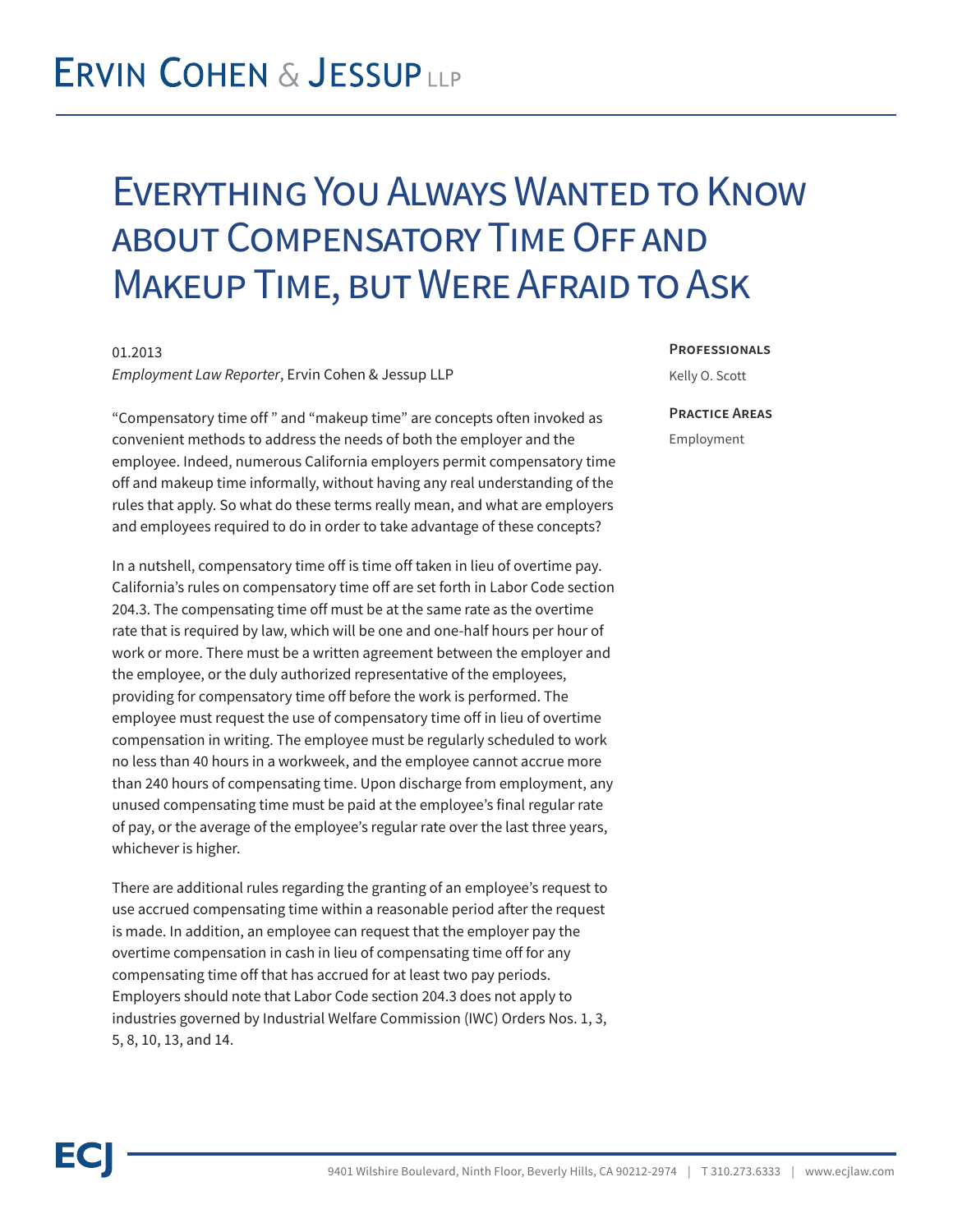# **ERVIN COHEN & JESSUPLLP**

Everything You Always Wanted to Know about Compensatory Time Off and Makeup Time, but WERE AFRAID TO ASK

Sounds like a practical and helpful tool for employers and employees, right? Not quite. As California employers are all too aware, if an employment practice has the potential to work well, leave it to the state or federal government to "fix" it. In the case of Labor Code section 204.3, the California Labor Commissioner has issued the following statement regarding compensatory time off:

"The provisions of Section 204.3 are patterned on provisions found in 29 U.S.C. §207(o). It should be noted that these compensatory time provisions are only applicable under the federal law to state and local government employees; the compensating time provisions under federal law are not applicable to employees of private employers. Any employer utilizing the provisions of Section 204.3 should be advised of this caveat as use of the compensating time provisions of the state law may result in violation of the federal law."

In other words, federal law, which requires payment of overtime if an employee works over 40 hours in a week, effectively erases the benefits of Labor Code section 204.3 for most California employers. As a result, if Labor Code section 204.3 is to be implemented, the compensatory time off must be taken in the same workweek in which it is earned if overtime is to be avoided under federal law.

Which brings us to makeup time. Makeup pertains to the concept of an employee making up time due to some personal commitment without incurring overtime.

California's rules on makeup time are established by Labor Code section 513, which concisely provides as follows:

"If an employer approves a written request of an employee to make up work time that is or would be lost as a result of a personal obligation of the employee, the hours of that make-up work time, if performed in the same workweek in which the work time was lost, may not be counted towards computing the total number of hours worked in a day for purposes of the overtime requirements specified in Section 510 or 511, except for hours in excess of 11 hours of work in one day or 40 hours in one workweek. An employee shall provide a signed written request for each occasion that the employee makes a request to make up work time pursuant to this section. An employer is prohibited from encouraging or otherwise soliciting an employee to request the employer's approval to take personal time off and make up the work hours within the same week pursuant to this section."

The language of Labor Code section 513 is duplicated in each of the IWC Orders, save for Order No. 14, except that the IWC Orders add that "[i]f an employee knows in advance that he or she will be requesting make-up time for a personal obligation that will recur at a fixed time over a succession of weeks, the employee may request to make up work time for up to four (4) weeks in advance; provided, however, that the make-up work must be performed in the same week that the work time was lost." In addition, the IWC Orders clarify that, while an employer may not encourage or solicit make-up time, an employer may inform an employee of this make-up time option.

So basically, compensatory time off and make-up time can be useful tools for both employees and employers, provided they are used in the same workweek in which the overtime is incurred (in the case of compensatory time off) or the work time is lost (in the case of make-up time) and provided it is done pursuant to a written